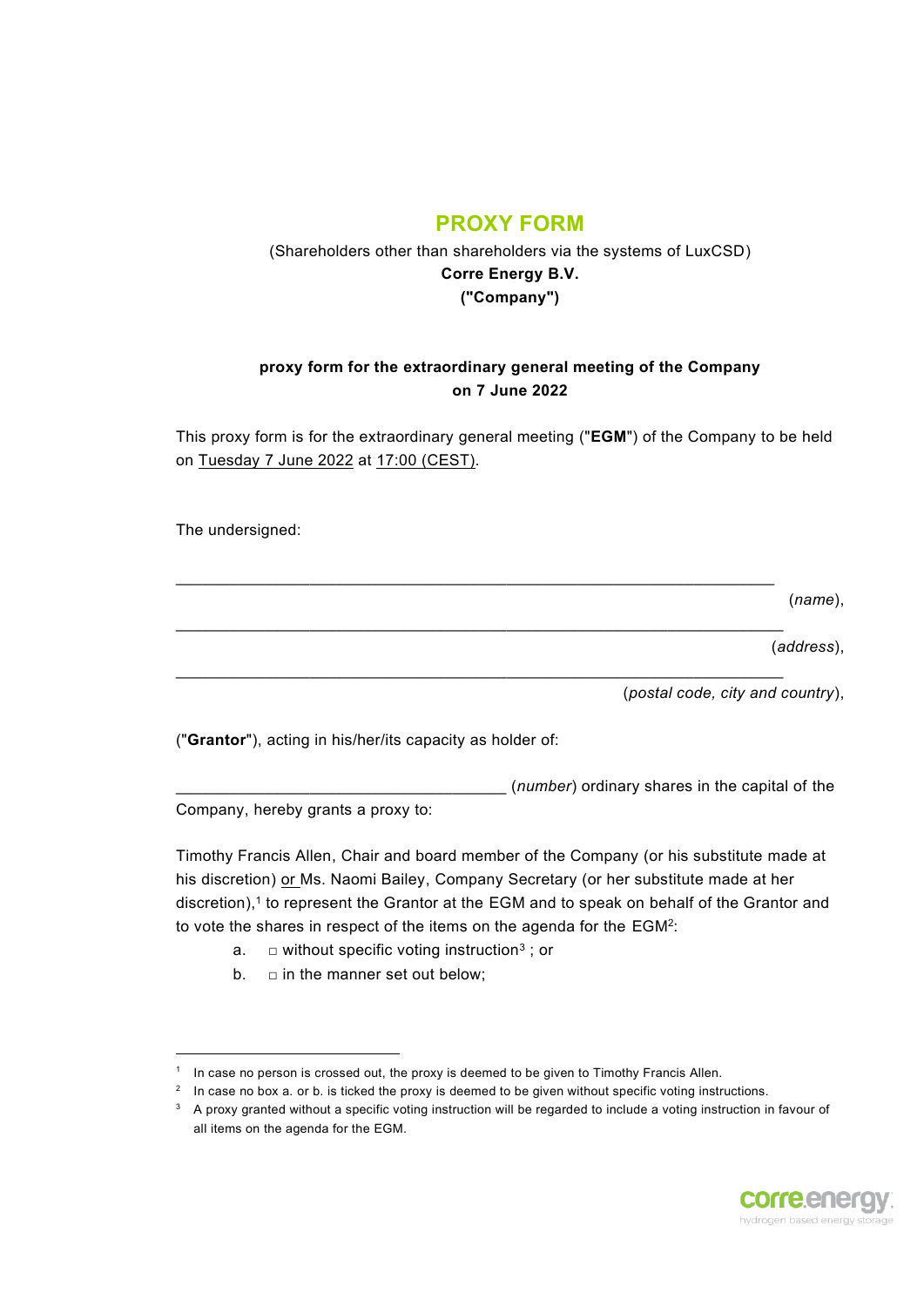

Agenda items **FOR AGAINST ABSTAIN** 

|     | Opening of the meeting and announcements        | N.A.   | N.A. | N.A. |
|-----|-------------------------------------------------|--------|------|------|
|     | Presentation of the CEO on the proposed private | I N.A. | N.A. | N.A. |
|     | placement                                       |        |      |      |
| 3а. | Resolve to issue new shares                     |        |      |      |
|     | 3b. Resolve to exclude the pre-emptive rights   |        |      |      |
|     | Close                                           | N.A    | N A  | N.A. |

*-signature page follows-*